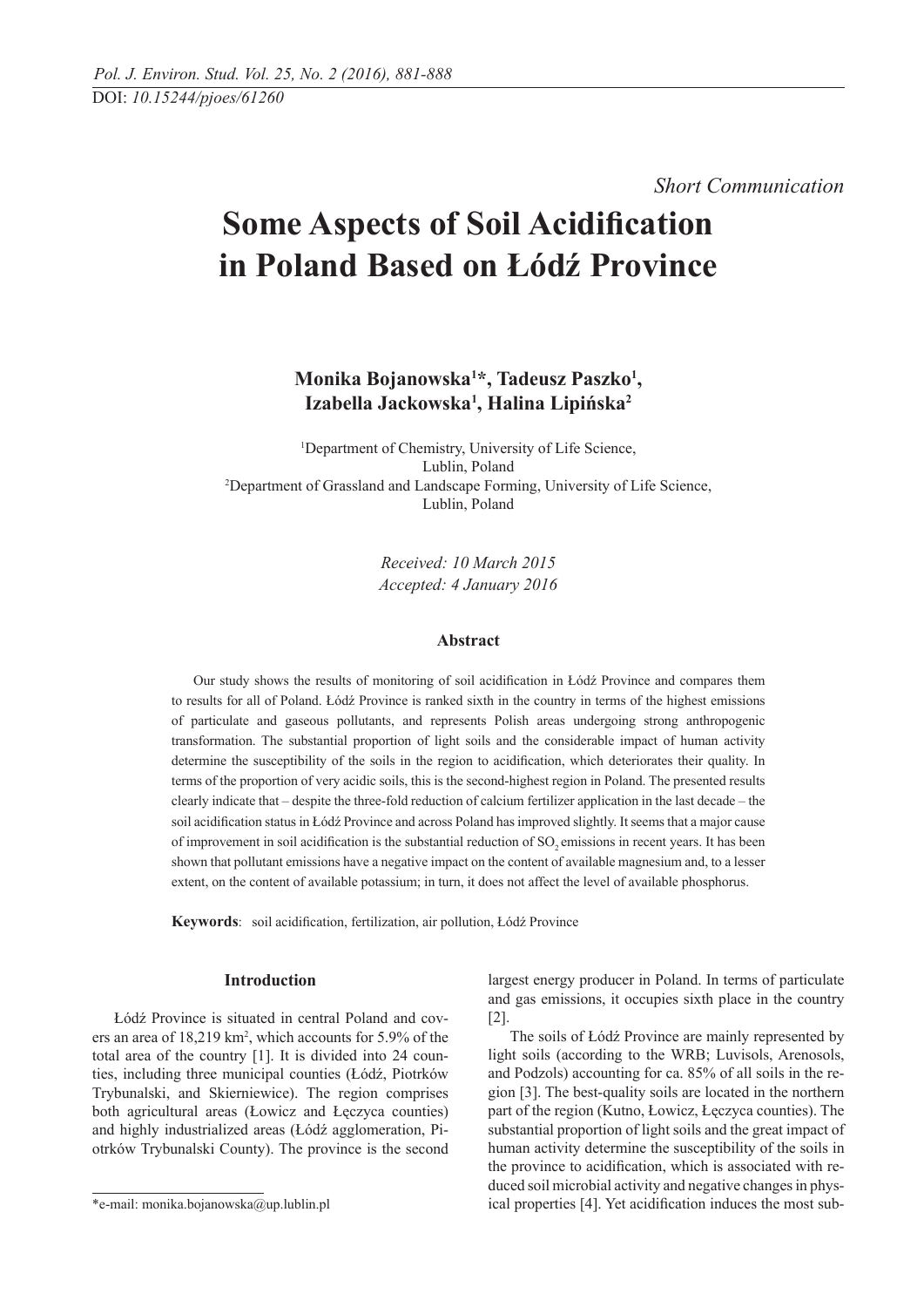stantial changes in the chemical properties of soils, causes leaching of alkaline components and replacement thereof with hydrogen cations, and contributes to enhanced solubility of aluminum, manganese, and iron compounds as well as heavy metals [5, 6]. Therefore, an increase in acidification decreases the bioavailability of plant nutrients [7] and causes a number of negative effects of the uptake of ions characteristic for acidic soil by plants  $(A<sup>3+</sup>$  and heavy metal cations). The imbalance between acidic and alkaline ions is one of the most dangerous effects of chemical degradation of soils. Actual chemical soil degradation usually occurs when acidification resulting from the impact of environmental factors is combined with anthropopressure. This phenomenon is most enhanced in highly industrialized areas [8, 9, 10].

The aim of our study was to evaluate the degree of soil acidification in Łódź Province and in Poland in the last decade, and to analyze the causes and effects of acidification.

### **Materials and Methods**

The results of analyses of soil properties (pH, P, K, Mg) conducted by the Regional Chemical and Agricultural Station in Łódź in 2009-12 in counties of the region were used in this study. A total of 57,920 soil samples collected from the 0-20 cm layer of arable land in accordance with standard PN-R-04031:1997 [11] were analyzed in the laboratory of the Regional Chemical and Agricultural Station in Łódź to determine:

- pH in 1 mol KCl  $\cdot$  dm<sup>-3</sup> according to PN-ISO 10390:1997 [12].
- Content of available phosphorus and available potassium using the Egner-Riehm method (DL) – according to PN-R-04023:1996 [13] and PN-R-04022:1996 [14].
- Content of available magnesium by AAS after extraction with  $0.0125$  mol CaCl<sub>2</sub> dm<sup>-3</sup> – according to PN-R-04020:1994 [15].
- P, K, and Mg content of organic soils after extraction in 0.5 mol HCl  $dm^3$  – according to PN-R-04024 1997 [16].

Fertilizer consumption and pollutant emission data supplied by the Central Statistical Office in Poland were also used in the study [2].

Statistical analysis of the results presented in this paper was carried out using the Statgraphics Centurion XVI program. Pearson's correlation analysis was employed.



Fig. 1. Changes in soil acidification level and fertilizers use in the Łódź Province  $(a, c)$  and in Poland  $(b, d)$ .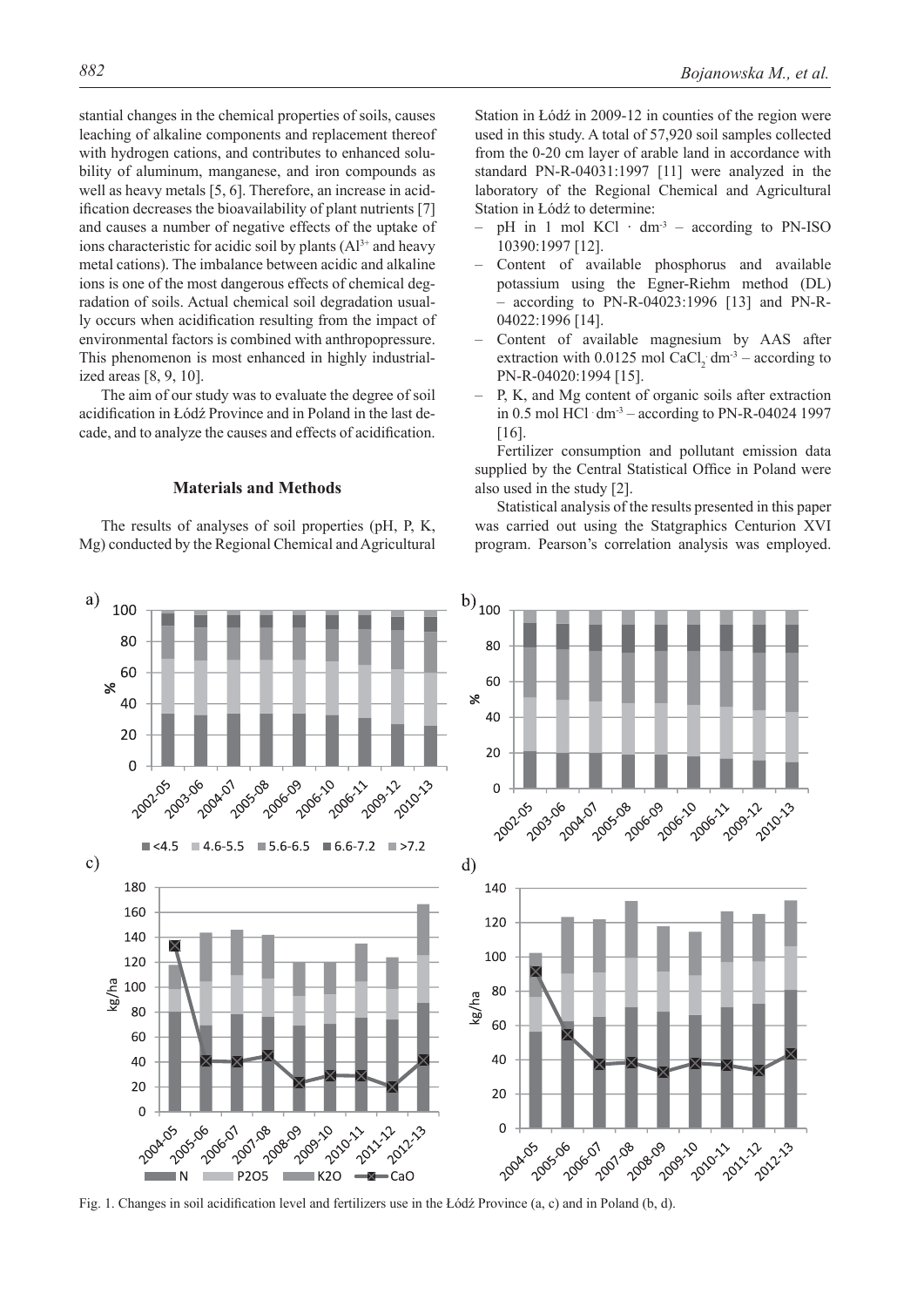Since this method may yield biased results when there is no normal distribution of the data, the correlations are not linear, or some results diverge from others; also, Spearman's correlation analysis, which is more resistant to these interferences, was used. Additionally, principal component analysis (PCA) was employed due to the frequent multicolinearity problem.

#### **Results and Discussion**

# Changes in the Level of Soil Acidification and Fertilization in the Last Decade: Analyzing Central Statistical Office Data

Figs 1a, b presents changes in the level of soil acidification in 2002-13 in Łódź Province and Poland. It shows that the proportion of acidic soils in this province is significantly higher than the average values for the entire country. The proportion of very acidic and acidic soils in Łódź Province was 69% in 2002-05 and decreased to 60% in 2010-13, whereas the values for Poland were 51% and 43%, respectively [2].

The clear decreasing trend in the proportion of very acidic and acidic soils and the increasing proportion of soils with slightly acidic, neutral, and alkaline reaction have been evidently shown by monitoring conducted in 2006-10. These results are puzzling, as there has been a drastic decline in the application of calcium fertilizers in Poland since 2004 (Figs 1c, d) caused by the withdrawal of government subsidies in 2004.

Furthermore, analysis of the use of nitrogen, phosphorus, and potassium fertilizers (NPK) per 1 ha of arable land in recent years indicates (Figs 1c, d) an increase in the application of nitrogen fertilizers. Therefore, the quantitative changes in the use of calcium and NPK fertilizers are not major factors contributing to the improvement of the soil acidification status in Poland. Comparison of data from 2008-12 shows that the consumption of calcium fertilizers in Łódź Province in this period was significantly lower than the average value for Poland, and the use of NPK exhibited a similar level. In the economic period 2012-13, the use of calcium fertilizers in the province reached the average level for Poland and the use of NPK exceeded the level.

The statistical analysis from individual provinces of Poland has shown a strong correlation between the use of NPK and calcium fertilizers. For instance, the value of Pearson's correlation coefficient r for the correlation between the average consumption of calcium fertilizers and NPK per 1 ha of arable land in 2010-13 was 0.901  $(p \leq 0.001)$ , and the strongest correlation was found between the use of calcium and nitrogen fertilizers  $(r = 0.907, p \le 0.001)$ . This results from the fact that provinces with greater plant production intensity are characterized by greater consumption of NPK and calcium fertilizers and greater efforts to maintain proper soil pH. This relationship also explains the negative correlation of the percentage of very acidic soils not only with the consumption of calcium fertilizers (*r* = -0.830, *p* < 0.001; 2010-13), which is obvious, but also with the use of NPK  $(r = -0.801)$ ,  $p < 0.001$ ) and each of these fertilizers separately.

Soil acidification is caused by insufficient use of fertilizers that could maintain the soil pH within a desirable range [17, 18]. In recent years, the use of agricultural lime decreased significantly in Poland from approximately 100 kg CaO/ha in 2000 to 34 kg CaO/ha in 2012 [19]. From that time lime use was reduced by 60%, whereas nitrogen fertilization rates increased by ca. 45%. The observed difference has important implications since it is usually assumed that an average of  $60-110$  kg CaCO<sub>3</sub>. should be introduced to soil per every 100 kg of nitrogen fertilizer (ammonium sulfate, urea, ammonium nitrate, and derivatives) to decrease soil acidity [20]. Soil acidification is an issue with environmental and social implications, and liming treatments are needed to improve crop quality and prevent further degradation of the soil environment [21, 22].

However, it should be added here that the structure of calcium fertilizer sales has changed in Poland in recent years, i.e., the sale of the considerably more effective fertilizers produced from chalk has increased and the demand for limestone- and dolomite-derived fertilizers has declined. Therefore, it cannot be excluded that the use of even smaller amounts of more easily soluble chalk fertilizers characterized by higher contents of calcium has had a certain impact on the increase in soil pH. Moreover, the structure of NPK use has changed in the last decade. Currently, instead of separate fertilizers mixed before application, multicomponent fertilizers are very often used, which contain calcium and/or magnesium and either do not acidify or minimally acidify soil. To some extent, this could explain the negative correlation between NPK consumption and the percentage of very acidic soils.

# The Level of Soil Acidification and Particulate and Gaseous Pollutants: Analyzing Central Statistical Office Data

Changes in the level of the main air pollutants in Poland, i.e., sulfur dioxide, nitrogen oxides, and particulates, which potentially exert the greatest effect on soil pH, are presented in Fig. 2.

The data presented in Fig. 2a show a significant decline in  $SO_2$  emissions since 2007. This decrease is primarily caused by reduction of emissions of this combustionderived gas by the energy production and transformation sector, mainly by power plants, heat-and-power plants, and heat-only boiler stations. Noteworthy is the downward trend in the proportion of very acidic soils (Figs 1a, b) and the increase in the percentage of slightly acidic, neutral, and alkaline soils started in that period. This may indicate that  $SO_2$  emissions is currently the major anthropogenic factor determining soil acidification. Similar conclusions on the causes of soil acidification were presented by Filipek and Skowrońska [23]. Despite the significant reduction of gaseous pollutant emissions, in particular that of  $SO_2$  (average emissions in Poland in 2002 were 42 kg/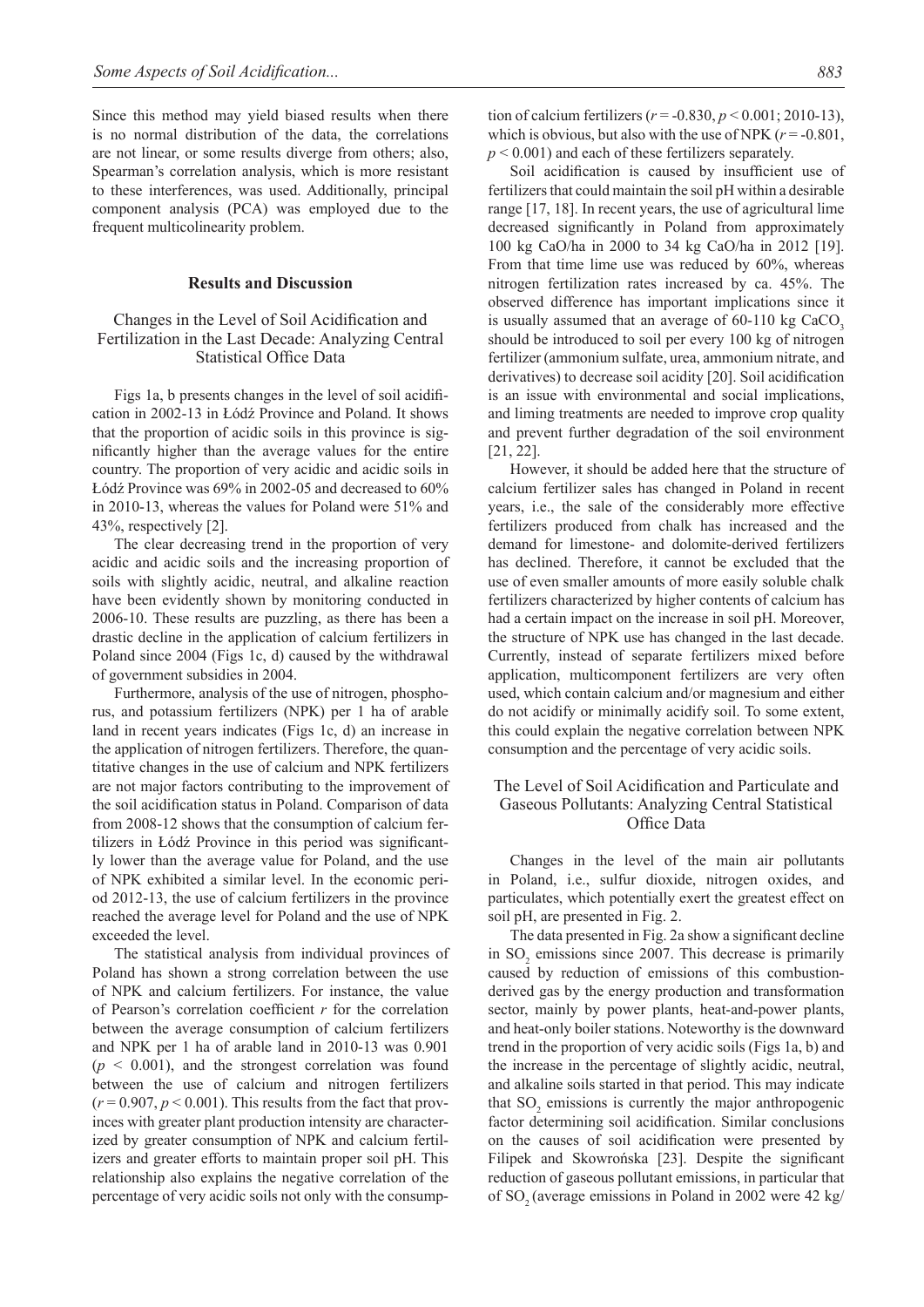Emissions of nitrogen oxides (Fig. 2b) did not change substantially in the analyzed period (2003-12). The calculations of the anthropogenic-origin cation H<sup>+</sup> balance presented by Filipek and Skowrońska [23] have shown that hydrogen cation load introduced to the soil annually through emission of nitrogen oxides is approximately twice as low as that introduced by SO<sub>2</sub> emissions, which have equaled the level of emissions in recent years. Hence, taking into account the results of the above authors' calculations and the simple fact that sulphur oxides are introduced into the soil with acidic precipitation as biprotonated acids and nitrogen oxides as monoprotonated acids, it can be assumed that soil acidification caused by emissions of  $NO<sub>x</sub>$  is currently two-fold lower than the acidification caused by  $SO_2$  emissions.

The total particulate emissions (Fig. 2c) in the analyzed period exhibited a minimal downward trend. A decline in the level of combustion-derived particulate emissions from the energy production and transformation sector as well as from industrial combustion processes and an increase in emission of particulates produced by road transport can be observed.

The statistical analysis of the results obtained in 2003- 05 (the highest emissions and the lowest soil reaction) performed using Pearson's correlation coefficient r and



partial correlations ρ*,* and taking into account the total emissions of  $\text{SO}_2$ ,  $\text{NO}_x$ , and particulates did not show significant correlations with soil reaction in Poland. Probably, the scale of the entire area of Poland and the provinces as single points is too high, since it reduces the effect of point emissions on acidification. The analysis demonstrated a strong correlation between  $SO_2$  and  $NO_x$  emissions ( $r$ = 0.959, *p* < 0.0001; *ρ* = 0.833 *p* = 0.0001) and a correlation with particulate emissions (e.g., for particulates and SO<sub>2</sub> emissions  $r = 0.859$  and  $p < 0.0001$ , but  $\rho = 0.011$  and  $p = 0.968$ ). The situation is very clearly presented (Fig. 2d) by the results of the Principal Component Analysis, which is one of the best methods for analysis in the presence of multicolinearity.

# Statistical Analysis of the Results from 57,920 Soil Samples from Łódź Province

# *Soils and Correlations Between their Reaction and Pollution Emissions*

The results of classification according to the agronomic categories of the soil samples collected in 2009-12 are presented in Fig. 3. Noteworthy are the samples of very light (9.9%) and light (62.2%) soils, which accounted for nearly three-fourths of all the analyzed samples. They were usually collected from Bełchatów, Opoczno, Pajęczno, and



Fig. 2. Changes in levels of main air pollutants, i.e., sulfur dioxide (a), nitrogen oxides (b), particulates (c), and the relationship between soil pH and the pollutants according to PCA analysis (d).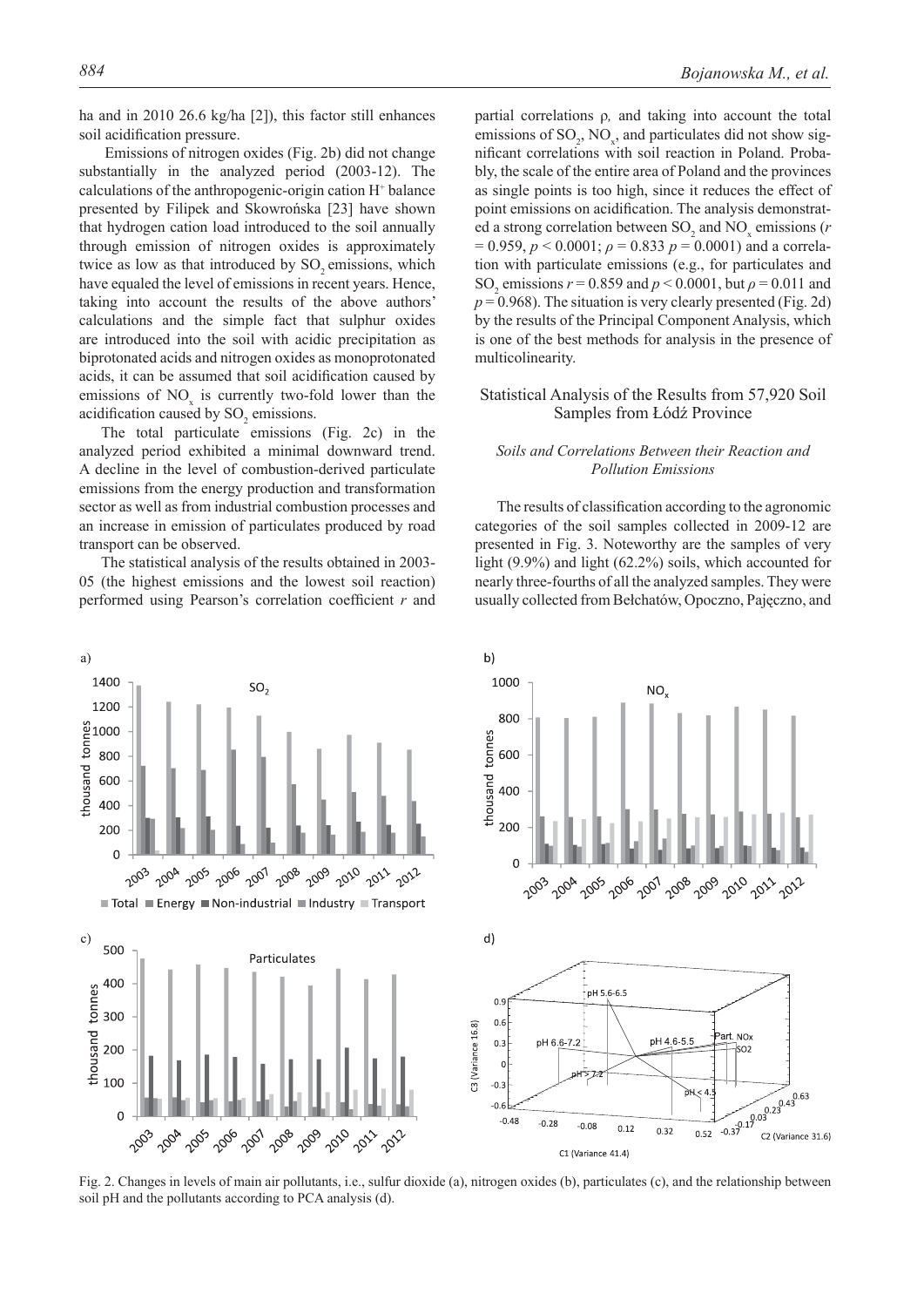

Fig. 3. Classification of soils according to the agronomic categories and pH in the Łódź Province.

Skierniewice counties. Brzeziny, Pabianice, Radomsko, and Zduńska Wola counties were characterized by the highest proportion of medium soils. Organic soils were mainly reported from Bełchatów and Pajęczno counties.

The values of Pearson's and Spearman's correlation coefficients (Table 1) showed unanimously that the very acidic and acidic soils are primarily very light, light, and organic soils. No statistically significant correlations were found between the number of samples collected from medium and heavy soils and their reaction.

The distribution of gaseous and particulate pollution in Łódź Province is not uniform. The greatest contribution to particulates and gaseous pollutant emissions was reported from Bełchatów County, with electricity and heat producers as the top emitters. The PGE Mining and Conventional Power S.A., Bełchatów Power Plant, emits 77% of total point emissions in the province [24]. In the scale of the entire province, emissions from this power plant account for approx. 40% of particulate pollutant emissions and ca. 80% of all gas pollutants released into the air. The next largest emitter is Vedia Energia Łódź S.A., which is responsible for 7.9% of gas and particulate pollutants. The lowest levels of gas pollution were noted in Skierniewice, Poddębice, and Brzeziny counties. Besides Bełchatów County, the highest contribution to particulates pollution was noted in the cases of Pajeczno, Opoczno, and Wieruszów counties. The smallest amounts of particulates were emitted in Brzeziny, Piotrków, and Rawa counties.

The values of Pearson's correlation coefficients indicate a positive correlation between  $SO_2$ ,  $NO_x$ , and particulate emissions and the proportion of very acidic soils. However, Spearman's *rho* correlation analysis did not show significant differences. Since  $SO_2$ ,  $NO_x$ , and particulate emissions are highly correlated, the results obtained using principal component analysis are most reliable. PCA reveals a positive relationship between the  $SO_2$ ,  $NO_x$ , and particulate emissions and the proportion of very acidic soils in the province. In contrast, no such correlation can be found between acidic and slightly acidic soils, and there is a negative correlation in the case of neutral and alkaline soils. This is obvious, since very acidic soils are primarily very light soils with low sorption capacity, and emissions have the greatest impact on their

acidification levels.

The effect of particulate emissions on soil reaction is a complex problem, as it depends on the chemical nature of particulate. As reported by Walczak [25], combustionderived particulates produced by the energy production and transformation sector have alkaline reaction and may cause alkalization of soils. Furthermore, calciumcontaining airborne particulates neutralize the acidifying effect of sulfur oxides (calcium sulfates (IV) and (VI) are poorly soluble compounds). However, the results of the statistical analysis presented in this study suggest an acidifying effect of particulates. Yet, it should be borne in mind that the strong colinearity between  $SO_2$ ,  $NO_x$ , and particulate emissions may yield biased results of a statistical analysis for a factor that exerts the smallest effect on soil pH.

In summary, it seems that the contribution of gaseous pollutants to soil acidification is as dominant in Łódź Province as in all of Poland [26]. On the basis of the data on  $SO_2$  and  $NO_x$  emissions in 2012 [24], it was calculated (according to [27]) that acidification is caused in about ¾ by air pollutants. Another factor that is responsible for acidification is probably the use of physiologically acidic nitrogen fertilizers, which are dangerous when not connected with sufficient levels of calcium fertilizer [28].

# *The Content of Available Macronutrients in Soils vs. Soil pH and Pollutant Emissions*

A high level of soil acidity is undesirable from the agricultural and environmental points of view. Nutrients, including potassium, magnesium, and calcium, are leached in an acidic environment. Other elements, in particular phosphorus, are converted into forms that are unavailable to plants [29]. On the other hand, mobile forms of cadmium, zinc, lead, and other metals are accumulated by plants and transferred to the food chain, which poses a threat for living organisms [30, 31]. The biological accumulation of toxic elements contributes to their negative effects on soil, plants, animals, and humans [32, 33].

Soils with very low or low content of available phosphorus represented 38% of the analyzed samples. High phosphorus content was noted for soils sampled from 15% of the analyzed areas, and very high content was found in 20% of the soils. The greatest numbers of soil samples characterized by very low and low phosphorus content (over half of the analyzed land) originated from Bełchatów, Poddębice, and Opoczno counties.

The analysis of the values of Pearson's and Spearman's coefficients as well as the PCA results clearly indicate that very light and light soils were characterized by very low  $(r = 0.556***, rho = 0.464**)$  or low  $(r = 0.711***,$ *rho* = 0.647\*\*\*) phosphorus content. The analysis of correlations demonstrated a very strong positive correlation between the very low and low phosphorous contents and acidic and very acidic soil pH on the one hand. On the other hand, there was the same relationship between the very high abundance of this component and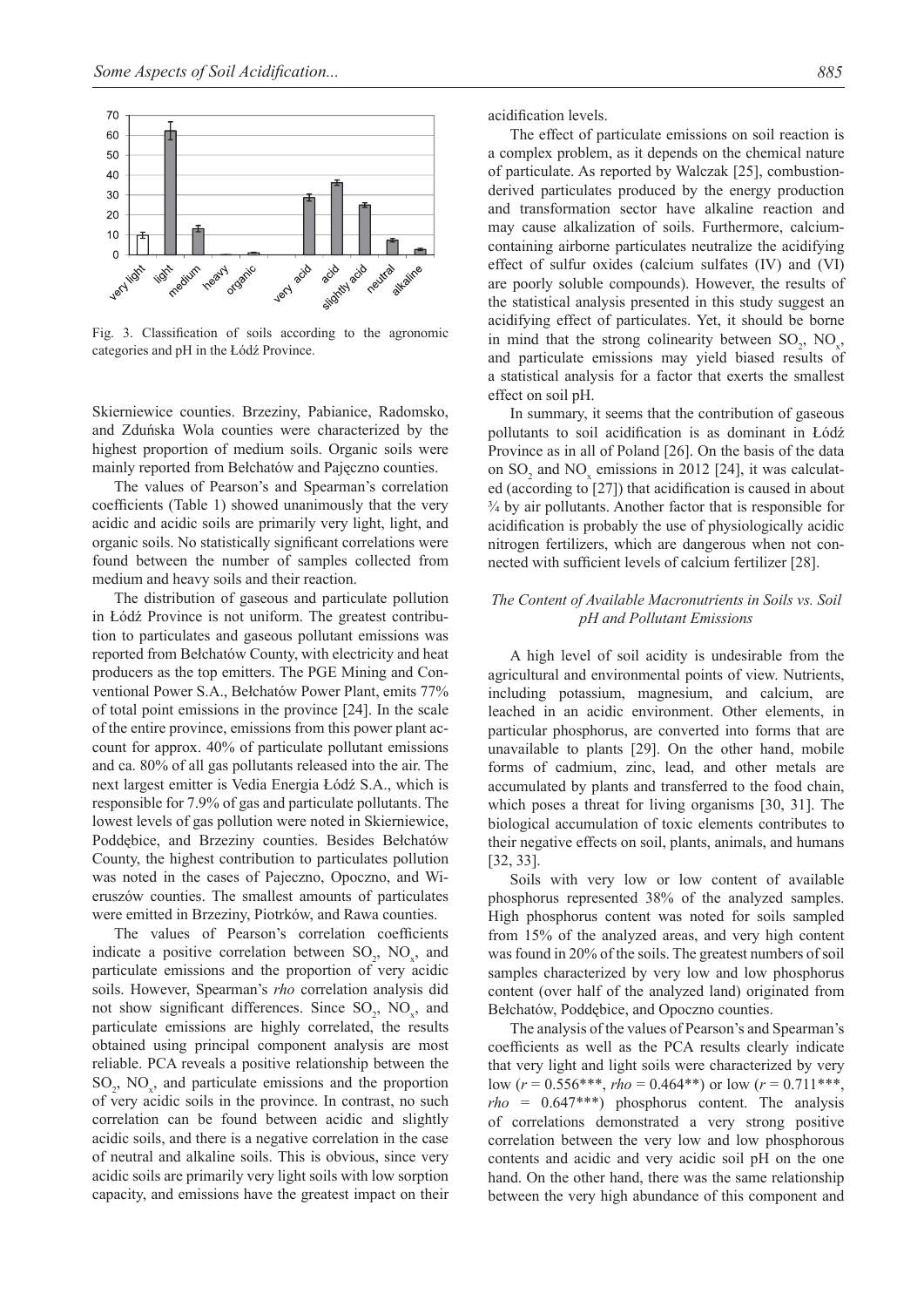|                 | pH < 4.5<br>(very acid) | pH 4.6-<br>5.5<br>(acid) | $pH < 4.5 - 5.5$<br>(very acid<br>$+$ acid) | pH 5.6-6.5<br>(slightly acid) | pH > 6.6<br>$(n$ eutral +<br>alkaline) | SO <sub>2</sub>          | $NO_{x}$                 | Particulates             |
|-----------------|-------------------------|--------------------------|---------------------------------------------|-------------------------------|----------------------------------------|--------------------------|--------------------------|--------------------------|
| Very light      | 0.347                   | 0.066                    | 0.312                                       | $-0.230$                      | $-0.283$                               | $-0.103$                 | $-0107$                  | $-0.026$                 |
|                 | $0.378*$                | 0.014                    | 0.319                                       | $-0.194$                      | $-0.089$                               | 0.148                    | 0.249                    | 0.231                    |
| Light           | $0.472**$               | 0.275                    | $0.536**$                                   | $-0.554***$                   | $-0.409**$                             | 0.200                    | 0.220                    | 0.127                    |
|                 | 0.322                   | 0.129                    | 0.210                                       | $-0.366$                      | $-0.315$                               | $-0.116$                 | 0.266                    | $-0.086$                 |
| Very light +    | $0.613***$              | 0.308                    | $0.667***$                                  | $-0.656***$                   | $-0.524**$                             | 0.171                    | 0.190                    | 0.123                    |
| light           | $0.618***$              | $-0.024$                 | 0.348                                       | $-0.551***$                   | $-0.233$                               | $-0.029$                 | 0.116                    | 0.113                    |
| Medium          | $-0.51$                 | 0.361                    | 0.178                                       | 0.018                         | $-0.309$                               | $-0.138$                 | $-0.154$                 | $-0.230$                 |
|                 | $-0.012$                | 0.303                    | 0.084                                       | 0.014                         | $-0.173$                               | $-0.016$                 | $-0.234$                 | $-0.416$                 |
| Organic         | $0.687***$              | $-0.010$                 | $0.533**$                                   | $-0.657***$                   | $-0.283$                               | $0.650***$               | 0.686                    | 0.658                    |
|                 | $0.623***$              | $-0.125$                 | $0.533**$                                   | $-0.769$                      | $-0.099$                               | 0.174                    | 0.214                    | 0.213                    |
| SO <sub>2</sub> | $0.473**$<br>0.020      | $-0.174$<br>$-0.210$     | 0.266<br>$-0.112$                           | $-0.237$<br>0.077             | $-0.213$<br>0.045                      |                          | $0.997***$<br>$0.865***$ | $0.966***$<br>$0.784***$ |
| NO <sub>x</sub> | $0.487**$<br>0.166      | $-0.147$<br>$-0.016$     | 0.293<br>0.164                              | $-0.262$<br>$-0.042$          | $-0.234$<br>$-0.222$                   | $0.997***$<br>$0.865***$ |                          | $0.973***$<br>$0.914***$ |
| Particulates    | $0.468**$<br>0.234      | $-0.194$<br>$-0.188$     | 0.250<br>0.149                              | $-0.227$<br>$-0.130$          | $-0.189$<br>$-0.053$                   | $0.966***$<br>$0.784***$ | $0.973***$<br>$0.914***$ |                          |
| $P$ (very low)  | $0.454**$               | $-0.066$                 | 0.317                                       | $-0.480$                      | $-0.103$                               | $-0.608$                 | $-0.053$                 | 0.010                    |
|                 | $0.602***$              | 0.113                    | $0.462**$                                   | $-0.671$                      | 0.046                                  | 0.037                    | 0.050                    | 0.078                    |
| $P$ (low)       | $0.578***$              | 0.209                    | $0.580**$                                   | $-0.541**$                    | $-0.470$                               | 0.365                    | 0.379                    | 0.361                    |
|                 | $0.474**$               | 0.273                    | $0.440**$                                   | $-0.459**$                    | $-0.462**$                             | $-0.060$                 | 0.049                    | 0.031                    |
| P (medium)      | 0.110                   | $0.572***$               | 0.051                                       | $-0.109$                      | $-0.584**$                             | $-0.126$                 | $-0.120$                 | $-0.161$                 |
|                 | 0.158                   | $0.534**$                | 0.373                                       | $-0.065$                      | $-0.051**$                             | $-0.381$                 | $-0.200$                 | $-0.274$                 |
| P (very high)   | $-0.375*$               | 0.029                    | $-0.277$                                    | $0.395*$                      | 0.130                                  | $-0.183$                 | $-0.204$                 | $-0.197$                 |
|                 | $-0.339$                | 0.073                    | $-0.138$                                    | 0.306                         | 0.023                                  | 0.126                    | $-0.038$                 | $-0.084$                 |
| K (very low)    | $0.54**$                | $-0.130$                 | 0.345                                       | $-0.408$                      | $-0.182$                               | $0.492**$                | $0.494**$                | $0.534**$                |
|                 | $0.496**$               | $-0.226$                 | $0.490**$                                   | $-0.434$                      | $-0.084$                               | 0.090                    | 0.259                    | $0.443**$                |
| $K$ (low)       | 0.300                   | $-0.128$                 | 0.157                                       | $-0.245$                      | $-0.071$                               | $-0.006$                 | $-0.017$                 | $-0.046$                 |
|                 | 0.249                   | $-0.181$                 | $-0.113$                                    | $-0.127$                      | 0.135                                  | 0.000                    | 0.246                    | $-0.176$                 |
| K (medium)      | $-0.587$                | 0.3162                   | $-0.269$                                    | $0.536**$                     | $-0.100$                               | $-0.358$                 | $-0.343$                 | $-0.294$                 |
|                 | $-0.582***$             | 0.559                    | $-0.158$                                    | $0.541**$                     | $-0.267$                               | $-0.138$                 | 0.037                    | $-0.062$                 |
| $K$ (high +     | $-0.602***$             | $-0.0231$                | $-0.486$                                    | 0.401                         | $0.9646**$                             | $-0.287$                 | $-0.290$                 | $-0.347$                 |
| very high)      | $-0.501**$              | $0.0201**$               | $-0.406*$                                   | 0.310                         | 0.246                                  | $-0.130$                 | $-0.201$                 | $-0.414*$                |
| Mg (very        | $0.731***$              | $-0.004$                 | $0.571***$                                  | $-0.575***$                   | $-0.405$                               | $0.612***$               | $0.639***$               | $0.692***$               |
| low)            | $0.743***$              | 0.092                    | $0.673***$                                  | $-0.662***$                   | $-0.432$                               | 0.239                    | $0.427*$                 | $0.433*$                 |
| Mg (low)        | $-0.08$                 | $-0.476**$               | $-0.294$                                    | 0.245                         | 0.296                                  | $-0.143$                 | $-0.155$                 | $-0.098$                 |
|                 | 0.188                   | $-0.373$                 | $-0.021$                                    | 0.045                         | 0.256                                  | 0.061                    | 0.073                    | 0.066                    |
| $Mg$ (me-       | $-0.489**$              | $-0.098$                 | $-0.443**$                                  | 0.340                         | $0.433**$                              | $-0.550***$              | $-0.555***$              | $-0.606***$              |
| dium)           | $-0.359$                | $-0.057$                 | $-0.430*$                                   | 0.254                         | 0.377                                  | $-0.310$                 | $-0.392*$                | $-0.459**$               |
| Mg (very        | $-0.325$                | 0.152                    | $-0.163$                                    | 0.093                         | 0.139                                  | $-0.140$                 | $-0.157$                 | $-0.218$                 |
| high)           | $-0.414$                | 0.120                    | $-0.307$                                    | 0.163                         | 0.156                                  | $-0.108$                 | $-0.342$                 | $-0.340$                 |

Table 1. Analysis of correlation (Pearson's *r*, top left, and Spearman's *rho,* bottom right) of the data from Łódź Province.

 $* p < 0.1, ** p < 0.05, *** p < 0.01.$ 

the neutral and alkaline soil reaction (Table 1, Figs. 4a, b). No statistically significant correlations were found between  $SO_2$ ,  $NO_x$ , and particulate emissions and the levels of available phosphorus in soils.

In a majority of counties of Łódź Province, threefourths of the investigated soils were characterized by deficiencies in available potassium. Soils with very low and low contents of available potassium represented 59% of the investigated samples. As much as 70% of soils with very low or low contents were reported in Poddębice and Opoczno counties, and nearly 50% of soils with the lowest abundance of this nutrient originated from Kutno County.

The statistical analysis of the results did not reveal significant correlations between the soil agronomic category and the content of available potassium. PCA and Pearson's correlation coefficients (Table 1, Figs. 4c, d) indicate a positive correlation between the very low contents of this element and the proportion of very acidic soils, and be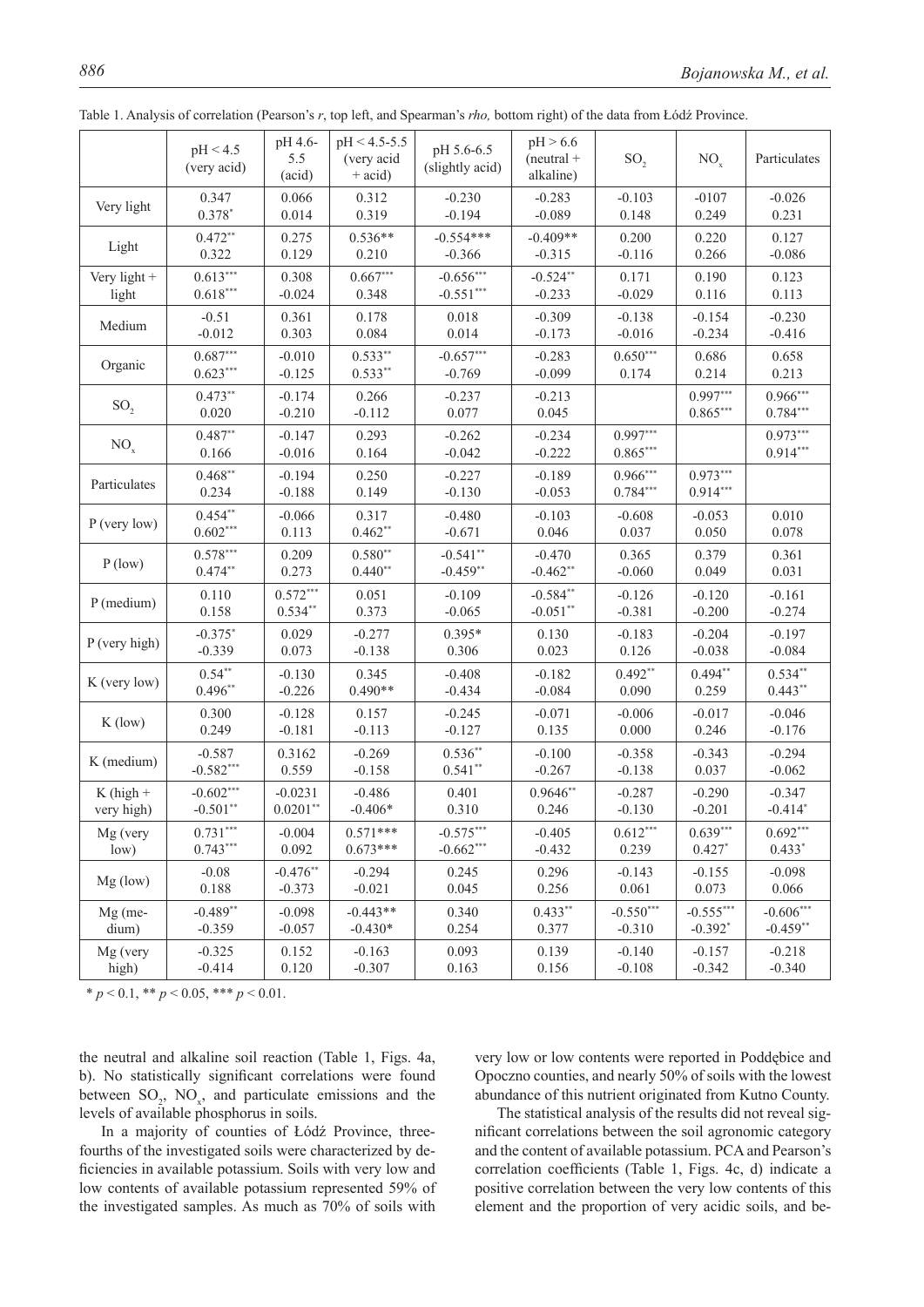tween the high and very high contents of available potassium and soils and slightly acidic, neutral, or alkaline pH. The PCA results and Pearson's correlation coefficients indicate a positive correlation between  $SO_2$ ,  $NO_x$ , and particulate emissions and the proportion of soils with very low levels of available potassium.

The soils with very low and low contents of available magnesium represented over 33% of the analyzed samples. Among the soils from all the counties of Łódź Province, over 20% exhibited very low and low levels of the nutrient. Over one-third of magnesium-poorest soils were found in Opoczno, Łask, Tomaszów, Piotrków, Sieradz, Rawa, Radomsko, and Poddębice counties.

The statistical analysis of the results demonstrated a positive correlation between the low levels of available magnesium and the proportion of very light and light  $(r = 0.446**, rho = 0.571**)$  and organic  $(r = 0.615***,$ *rho* = 0.494\*\*) soils, and soils with very acidic pH (Table 1, Fig. 4e,f). Additionally, the smallest percentage of available magnesium was noted in areas characterized by the highest  $SO_2$ ,  $NO_2$ , and particulate emissions.

#### **Conclusions**

Soil surveys carried out in Łódź Province in 2009-12 revealed that most agricultural land was characterized by very high and high acidity, which does not create a supportive environment for optimal growth and development of crop plants. The pH of soil should be modified to promote transformation of mineral nutrients (mobilization and immobilization) and circulation of minerals in the environment, and to prevent the toxic accumulation of heavy metals.

The presented results, some of which are puzzling to the authors of the study, have demonstrated that such soil properties as pH and nutrient content are strongly dependent on anthropogenic factors. Changes in their intensity have a significant effect on soil pH.

- 1. The results clearly demonstrate that the soil acidification status has improved slightly despite the three-fold reduction of the use of calcium fertilizers in Poland in the last decade.
- 2. It can be assumed that this is related to the improved quality of the calcium fertilizers used in Poland and the increasing application of modern multicomponent fertilizers, resulting in lack of or minimal soil



Fig. 4. PCA analysis of dependencies between the content of macronutrients in soils of Łódź Province and soil pH and emissions of SO<sub>2</sub>, NO<sub>x</sub>, and particulates (denoted as Part.) from the point sources.